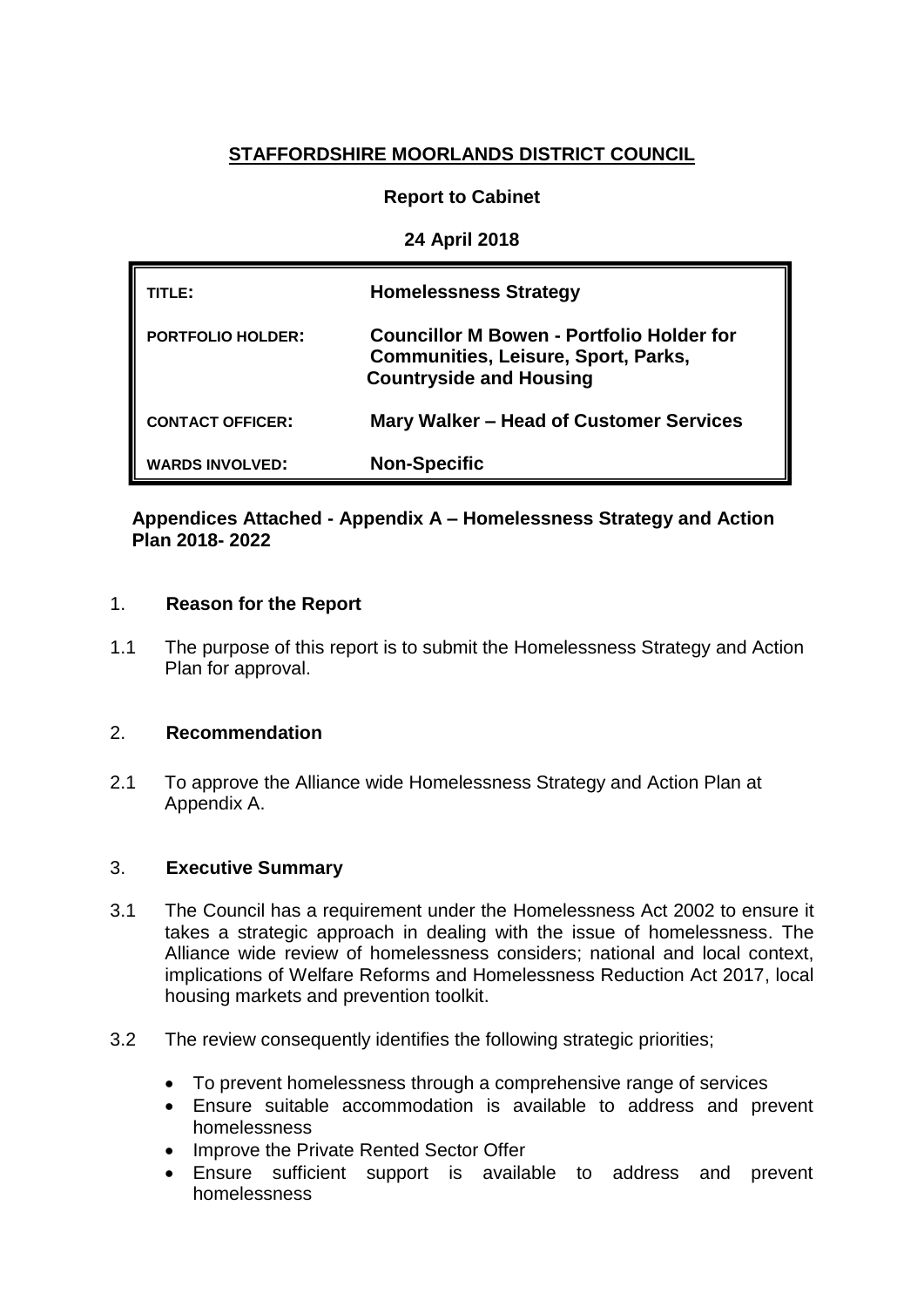- 3.3 The causes of homelessness are complex, however the main reason associated with those accepted as homeless is predominantly the loss of a private sector tenancy. Other major drivers of homelessness include exclusion by parents/ family/ friends and violent or non-violent relationship breakdown.
- 3.4 The timing of this strategy is particularly relevant with the Homelessness Reduction Act 2017 recently enacted 3rd April 2018. There are new legal duties to ensure meaningful support to prevent homelessness and secure accommodation for everyone who is homeless or at risk of homelessness, regardless of priority need.
- 3.5 The overall aims of this strategy are to identify how the Council will:
	- Provide timely, quality advice and assistance to anyone who may potentially be threatened with homelessness
	- Work proactively with relevant stakeholders and housing providers to provide a coordinated approach to tackling and preventing homelessness.
	- Continue to develop innovative and responsive approaches to support people who have concerns about the stability of their current home, with prevention a core principle.

### 4. **How this report links to Corporate Priorities**

4.1 The strategy contributes to the Corporate Plan 2015-19 aim of helping to create a safer and healthier environment for our residents to live and work.

### 5. **Options and Analysis**

5.1 Option 1- Proceed with the recommendation to approve the attached Homelessness Strategy, that has been developed in relation to appropriate legislation and consultation with a range of stakeholders (preferred option)

Option 2- Reject the recommendations and not recommend to Executive adoption of the Strategy. (Not recommended)

### 6. **Implications**

- 6.1 Community Safety (Crime and Disorder Act 1998) There are no specific implications with this report
- 6.2 Workforce There are no specific implications with this report
- 6.3 Equality and Diversity/Equality Impact Assessment The report has been prepared in line with Council policies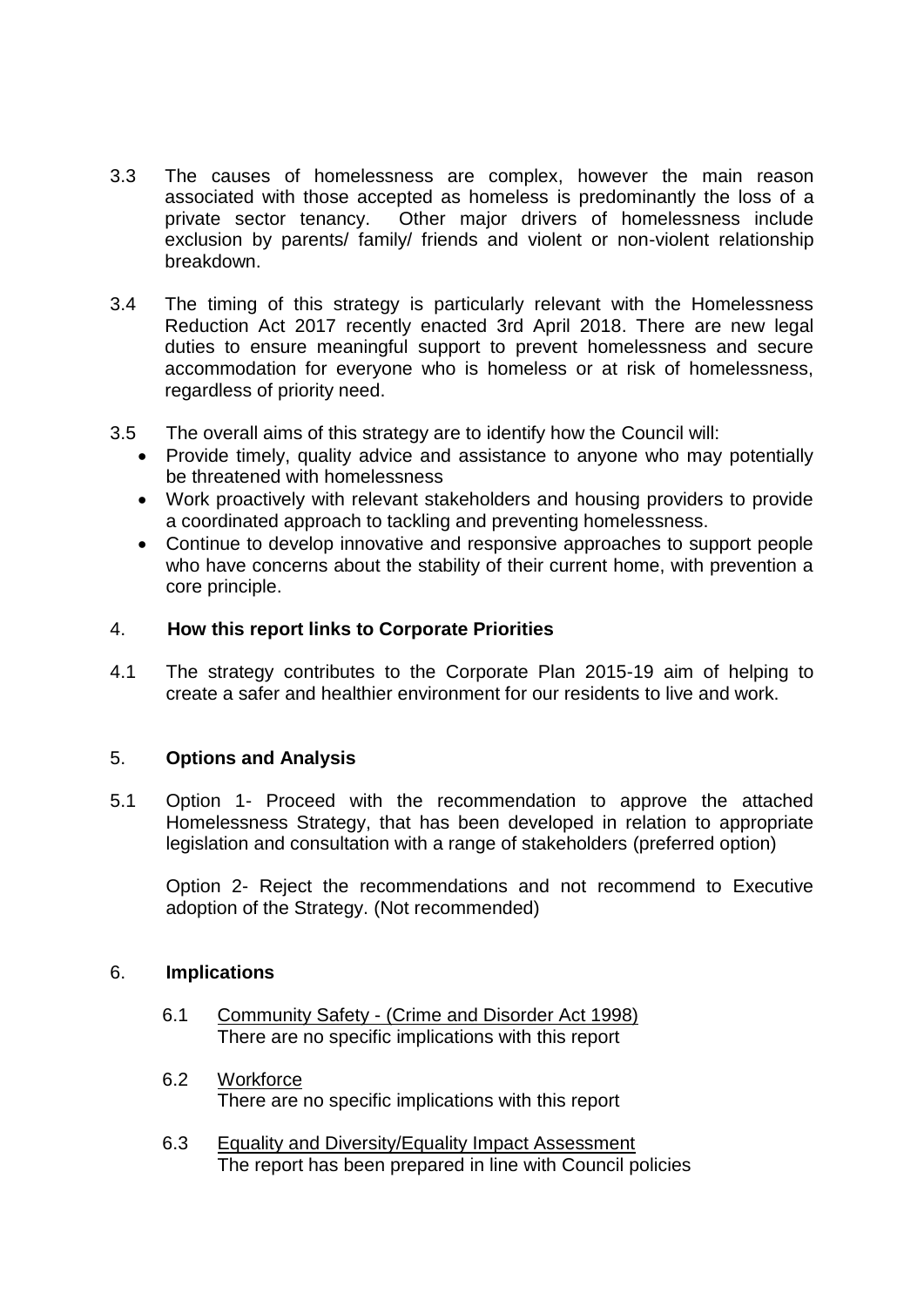6.4 Financial Considerations

Delivery of the Homelessness Strategy is via a mixture of the council's core budget, supplementary funding from partner organisations and Communities and Local Government. Full financial details can be found at s.5 in Appendix A

6.5 Legal

The Homelessness Strategy has been developed in line with the appropriate legislation and there are no specific legal implications to this report. The Homelessness Reduction Act 2017 makes substantial amendments to existing legislation (summarised in report s7.5)

- 6.6 Sustainability There are no specific implications with this report
- 6.7 Internal and External Consultation Consultation has been undertaken in relation to the development of the Homelessness Strategy. The draft has been made available on the council's web-site and circulated amongst a wide variety of stakeholders.
- 6.8 Risk Assessment There are no current significant risks to this report.

### Mary Walker **Head of Customer Services**

# **Contact details**

Mary Walker Head of Customer Services mary.walker@staffsmoorland s.gov.uk

**Web Links and Background Papers** Homelessness Review available [https://www.highpeak.gov](https://www.highpeak.gov.uk/article/1348/Housing-Strategy) [.uk/article/1348/Housing-](https://www.highpeak.gov.uk/article/1348/Housing-Strategy)**[Strategy](https://www.highpeak.gov.uk/article/1348/Housing-Strategy)** and [https://www.staffsmoorlan](https://www.staffsmoorlands.gov.uk/article/1349/Housing-Strategy) [ds.gov.uk/article/1349/Ho](https://www.staffsmoorlands.gov.uk/article/1349/Housing-Strategy) [using-Strategy](https://www.staffsmoorlands.gov.uk/article/1349/Housing-Strategy)

# 7. **Background and Detail**

- 7.1 The Homelessness Act 2002 places a statutory duty on local authorities to undertake a review of homelessness in their area, and use those findings to develop and publish a strategy to prevent homelessness, in consultation with local partners and stakeholders. The review identifies local trends and challenges, so that the homelessness strategy contains key priorities and associated actions that will address challenges and set out a proactive approach to address and prevent homelessness.
- 7.2 Understanding the causes of homelessness is important in order to target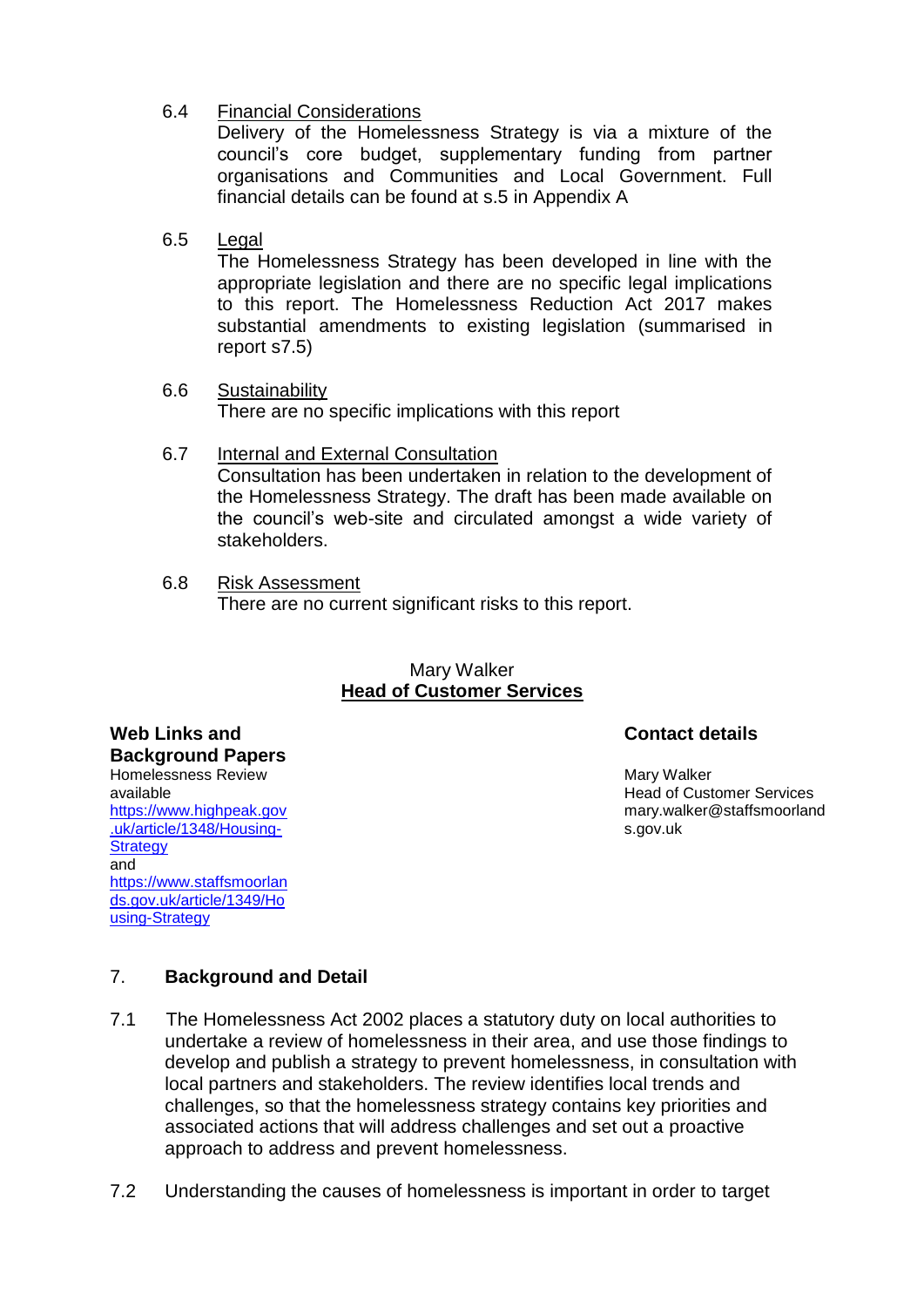support at those areas to increase prevention. The major causes of statutory homelessness are; loss of private rented accommodation, exclusion by parents/ family/ friends and violent or non-violent relationship breakdown. The loss of a private tenancy represents the biggest single cause of homelessness and also offers a valuable option to preventing homelessness.

- 7.3 Poor financial situations can place households at risk of homelessness. Positive action to mitigate the ongoing impact of welfare reforms, in particular Universal Credit is required in order to prevent homelessness.
- 7.4 Homelessness applications and duties are predicted to increase, as access to private rented accommodation remains difficult and the supply of social housing is insufficient to meet need.
- 7.5 Prior to the introduction of the Homelessness Reduction Act 2017, local authorities were required to establish whether households were eligible for assistance, homeless or threatened with homelessness, and in priority need. If also unintentionally homeless and with a local connection, households were consequently owed the 'main housing duty', a duty to secure accommodation. However non priority need households, most likely to be single people without children or childless couples, were owed a general 'advice and assistance' duty only. Under the new Act there is greater emphasis on prevention activity with new legal duties to provide meaningful help to secure accommodation to everyone who is homeless or at risk of homelessness, regardless of priority need. Summary of key measures within the Homelessness Reduction Act 2017;
	- **Definition of homelessness/ threatened with homelessness** (extended from 28 to 56 days to facilitate earlier prevention)
	- **Duty to provide advisory services** (general duty expanded to include specific and targeted information and advice for particular groups, who are at increased risk of becoming homeless)
	- **New duties to undertake Assessments and Personal Housing Plans (PHPs)** (An Assessment considers homelessness circumstances, housing and support needs. A 'Personalised Housing Plan' develops actions to be undertaken by customers and the council to try and ensure accommodation is retained and/or secured to prevent or relieve homelessness).
	- The new prevention duty (If a household is eligible and threatened with homelessness within 56 days, we must during this time take reasonable steps to help to retain or secure alternative accommodation)
	- **The new duty to relieve homelessness** (If homelessness occurs there is duty to 'relieve' homelessness for a further 56 days)
	- **Right to Review** (additional review stages)
	- Public duty 'to refer' (Specified public authorities from 1<sup>st</sup> October 2018 will have a new legal duty to notify local authorities if they come into contact with someone they think may be homeless or at risk of becoming homeless)
- 7.6 The effectiveness of partnership work with statutory, voluntary and third sector agencies is considered key to the delivery of new duties, to ensure households' needs are met and that they are assisted as they work through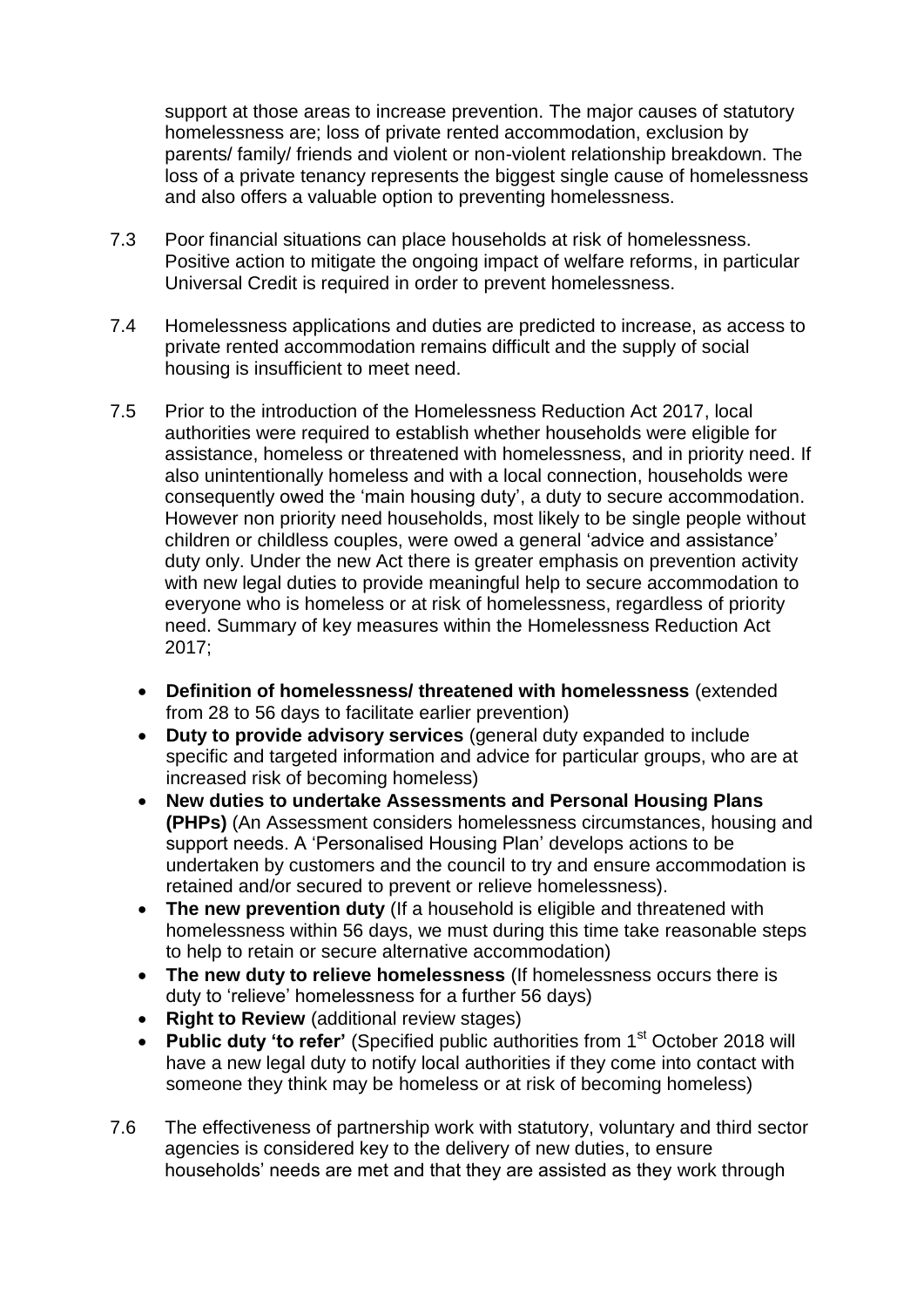Personalised Housing Plans. The strategy reflects the new duties and informs the best use of available resources.

- 7.7 The strategy sets out the strategic direction and priorities to address and prevent homelessness across the Alliance over the next 5 years. The key strategic priorities and associated aims are;
	- 1. To prevent homelessness through a comprehensive range of services
	- Ensure all households understand the housing options that are available to them by providing high quality service
	- Implement the Homelessness Reduction Act
	- Develop positive housing pathways for young people and vulnerable adults with complex needs
	- Continuously improve the homelessness prevention toolkit. There will be focus on enhancing partnership work through the development of agreements that set out and facilitate agreed best practice and exploring funding opportunities in order to maintain and enhance services. There will be also be focus on addressing the main causes of homelessness; helping households remain together where it is safe with mediation and supporting access to appropriate services, support and accommodation for those experiencing domestic abuse.
		- 2. Ensure suitable accommodation is available to address and prevent homelessness
	- Increase the supply of affordable housing and maximise the use of existing housing
	- Ensure that repossession is the last resort
	- Minimise use of temporary accommodation
	- Consider options for single people (including those aged under 35 years) and seek to address the gap in relation to young persons supported accommodation in the Staffordshire Moorlands through alternatives such as Nightstop.
	- Maintain supported accommodation options and consider the impact of changing funding arrangements for supported accommodation.
	- Ensure vulnerable and homeless households are appropriately prioritised on the housing registers

# 3. Improve the Private Rented Sector Offer

In order to achieve this we will provide advice and initiatives to support both tenants and landlords;

- Deliver a 'call before you serve' early intervention landlord service pilot
- Improve property & management standards through Landlord Accreditation Schemes, actively enforcing, establishing Landlord Forums consulting with landlords and building staff capacity to address illegal eviction
- Improve access to the private sector by commissioning services relating to both the Access to the Private Rented Sector and Single Persons Housing Projects, to secure provision of pre-tenancy training and tenancy support.